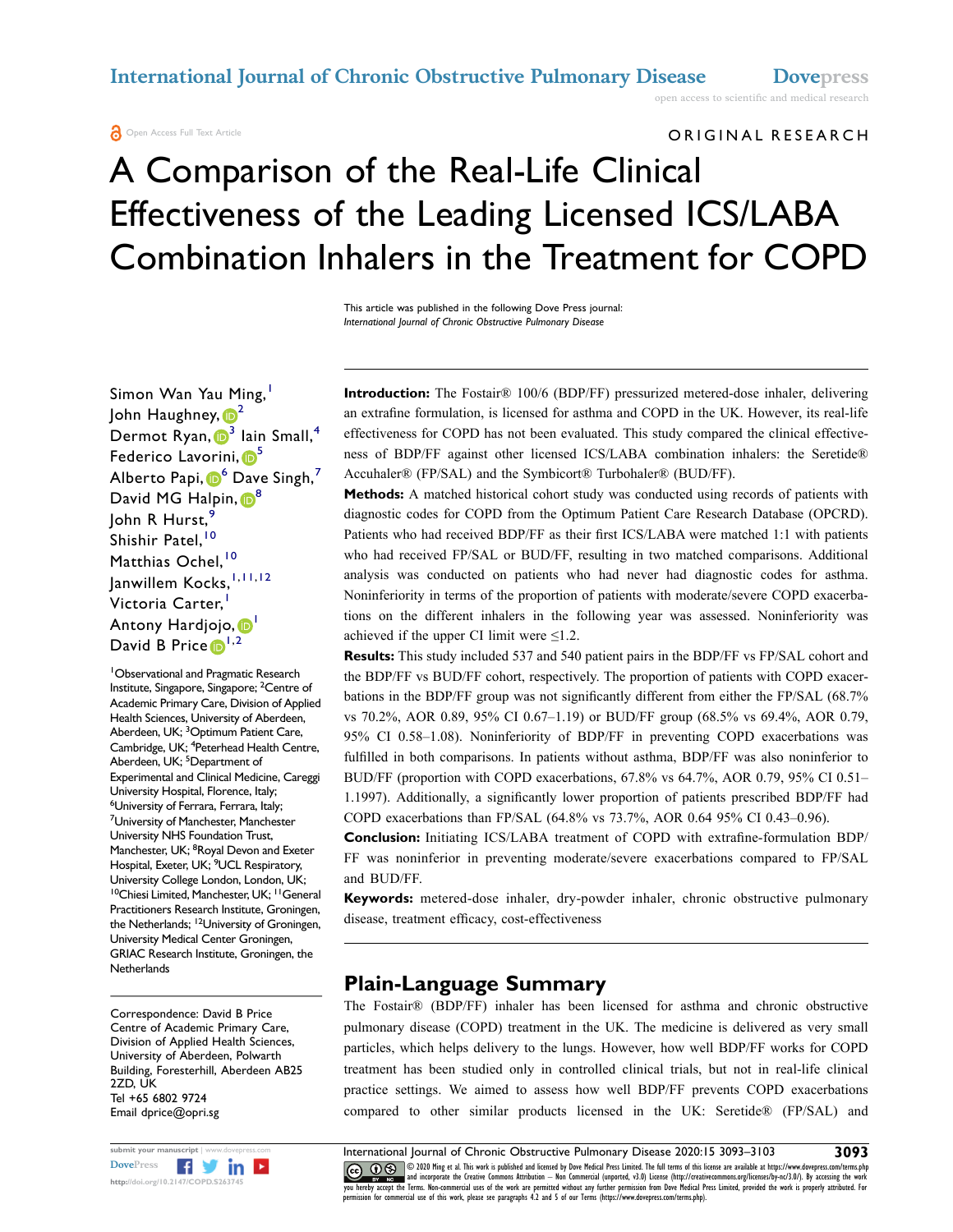Symbicort® (BUD/FF). General practice records stored in the Optimum Patient Care Research Database (OPCRD) were used in this study. The proportion of patients with COPD exacerbations in the year the inhalers were started were compared across the different groups. In patients prescribed BDP/FF, 68.7% experienced exacerbations compared to 70.2% prescribed FP/ SAL. In the other comparison, 68.5% and 69.4% of patients prescribed BDP/FF and BUD/FF, respectively, experienced exacerbations. Therefore, prescription of BDP/FF led to comparable prevention of COPD exacerbations compared to prescription of FP/SAL or BUD/FF. Furthermore, BDP/FF was associated with better outcomes than FP/SAL within the group of patients without a previous history of asthma  $(35.2\% \text{ vs } 26.3\% \text{ without})$ exacerbations).

### **Introduction**

<span id="page-1-0"></span>Chronic obstructive pulmonary disease (COPD) is characterized by declining lung function associated with high morbidity and health-care burden.<sup>1</sup> In the UK alone, an estimated 1.2 million people have COPD, with a much larger population remaining undiagnosed.<sup>[2](#page-9-1),3</sup> COPD accounts for 1.4 million general practice (GP) consulta-tions yearly and one in eight emergency attendances.<sup>[4](#page-9-3)</sup>

<span id="page-1-3"></span><span id="page-1-2"></span><span id="page-1-1"></span>Inhaled corticosteroid (ICS) is administered to reduce the risk of subsequent COPD exacerbation.<sup>5</sup> Evidence from clinical trials has suggested efficacy of an ICS administered in combination with a long-acting β-agonist (LABA) for patients with moderate/severe COPD.<sup>[6,](#page-9-5)[7](#page-9-6)</sup> The Fostair® 100/6 (BDP/FF) pressurized metered-dose inhaler (pMDI) has been licensed for patients with severe COPD (Forced Expiratory Volume in 1 second  $[FEV<sub>1</sub>]$ <50% predicted normal) and a history of exacerbations who have significant symptoms, despite regular therapy with long-acting bronchodilators.<sup>8</sup> Other licensed ICS/ LABA combination inhalers for COPD include the Seretide® Accuhaler® 500/50 (FP/SAL) dry-powder inhaler (DPI) and the Symbicort® Turbohaler® 200/6 and 400/ 12 (BUD/FF) DPI. BDP/FF, FP/SAL, and BUD/FF were the most commonly used ICS/LABA combination inhalers in the UK at the inception of this study.

<span id="page-1-4"></span>The extrafine formulation of BDP/FF results in greater deposition to smaller airways, allowing for lower dosage for similar effects, thus subsequently reducing potential side effects compared to non-extrafine inhaler formulations. $9-12$ The efficacy of BDP/FF has been previously demonstrated in randomized controlled trials (RCTs). The FUTURE trial showed BDP/FF to be equivalent to FP/SAL in improving breathlessness scores and superior at improving  $FEV<sub>1</sub>$  and St <span id="page-1-6"></span><span id="page-1-5"></span>George's Respiratory Questionnaire (SGRQ) scores, despite lower ICS dosage.<sup>13</sup> Another trial also showed BDP/FF to be noninferior to BUD/FF in improving predose morning  $FEV<sub>1</sub><sup>11</sup>$  $FEV<sub>1</sub><sup>11</sup>$  $FEV<sub>1</sub><sup>11</sup>$  Complementing the results from RCTs, a study in a real-life setting demonstrated BDP/FF to be noninferior to FP/SAL in preventing symptom exacerbation in patients with asthma at equal or lower dosage.<sup>14</sup> However, there is a lack of studies investigating the effectiveness of BDP/FF in COPD patients. Investigation of the clinical effectiveness of each ICS/LABA may be beneficial in guiding treatment of COPD patients requiring an ICS/LABA combination inhaler.

<span id="page-1-7"></span>The current study aimed to assess the noninferiority of initiating BDP/FF compared to FP/SAL and BUD/FF in terms of proportion of patients free from moderate/severe COPD exacerbations.

## **Methods** Study Design

This was a historical matched cohort study encompassing a 1-year baseline period prior to the index date for characterization of patients for matching and a 1-year outcome period after the index date to identify outcomes ([Figure 1\)](#page-2-0). The index date was defined as the date of first prescription of a BDP/FF pMDI, FP/SAL DPI, or BUD/FF DPI.

### Data Source

Data for this study were obtained from the Optimum Patient Care Research Database (OPCRD; [www.opcrd.co.uk\)](http://www.opcrd.co.uk), which comprises medical records of  $>7$  million patients from over 700 GP practices across the UK.<sup>15</sup> The OPCRD is approved by the Health Research Authority of the UK National Health Service for clinical research use (Research Ethics Committee reference 15/EM/0150).

### Medication Studied

ICS/LABA combination inhalers with sufficient data in the OPCRD at the inception of this study — BDP/FF, FP/SAL, and BUD/FF — were chosen for this study. The BDP/FF investigated in this study was Fostair® , an ICS/LABA combination inhaler, containing 100 µg beclometasone dipropionate and 6 µg formoterol fumarate per inhalation in a pMDI device[.16](#page-9-13) The FP/SAL investigated in this study was the Seretide® Accuhaler® 500 DPI, containing 500 µg fluticasone propionate and 50 µg salmeterol xinafoate per inhalation in a DPI device.<sup>17</sup> The BUD/FF investigated was the Symbicort<sup>®</sup> Turbohaler<sup>®</sup>, containing either 200 µg budesonide and 6 µg formoterol fumarate dihydrate (Symbicort 200/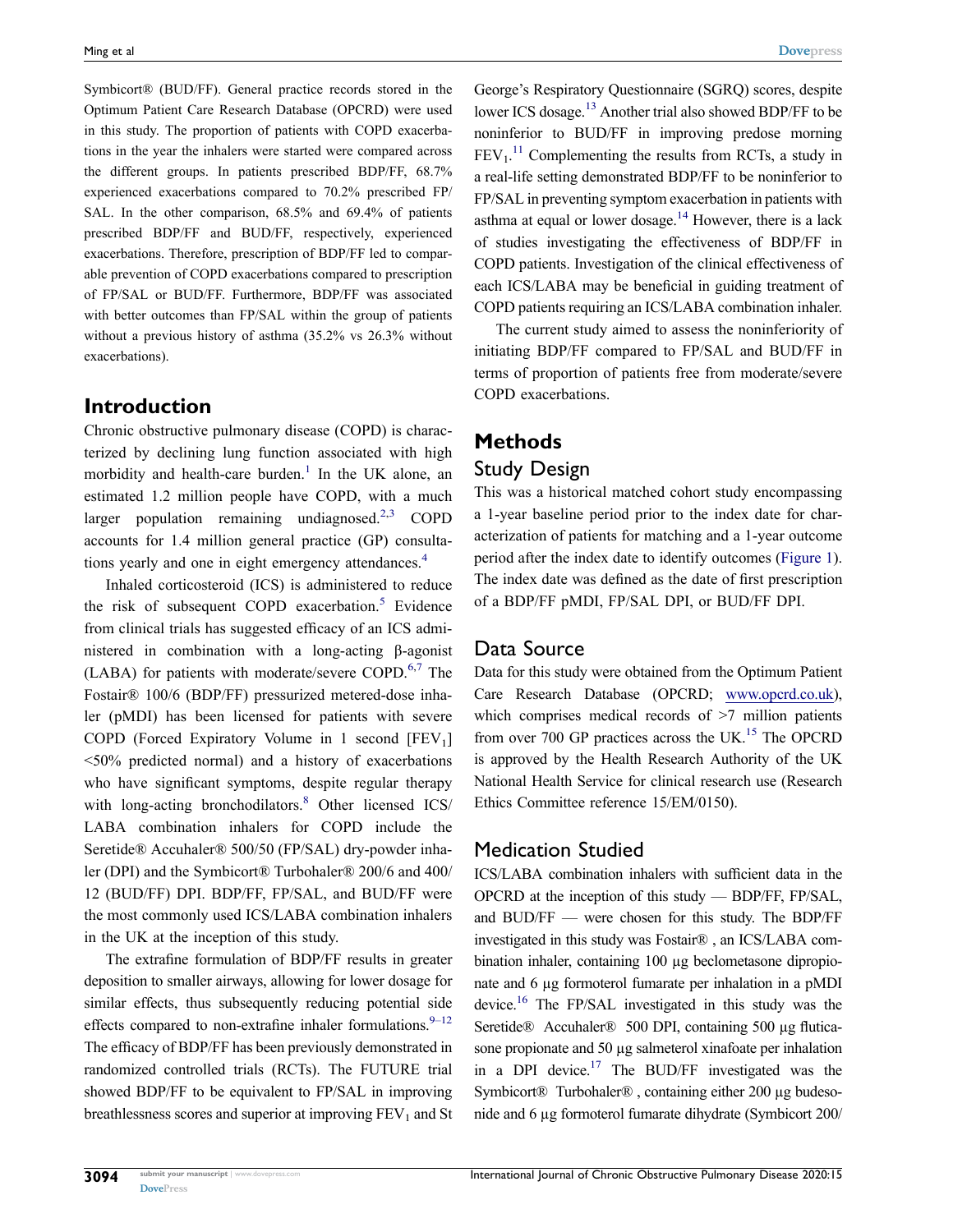<span id="page-2-0"></span>

**Figure 1** Study design.

Abbreviations: COPD, chronic obstructive pulmonary disease; FEV<sub>1</sub>, forced expiratory volume in 1 second; BDP/FF, beclometasone and formoterol fixed-dose combination inhaler; FP/SAL, fluticasone propionate and salmeterol fixed-dosed combination inhaler; BUD/FF, budesonide and formoterol fixed-dose combination inhaler.

6) or 400 µg budesonide and 12 µg formoterol fumarate dihydrate (Symbicort 400/12) per inhalation in a DPI device.  $18,19$  $18,19$  As the recommended dosage for BUD/FF is two puffs twice daily of 200/6 or one puff of 400/12, we assumed equal BUD/FF dosage in both groups and thereby combined them.

#### Inclusion Criteria

Inclusion and exclusion criteria and patient flow are presented in [Table 1](#page-3-0). Patients included were ≥35 years old with COPD diagnosis confirmed by spirometry reading  $(FEV_1/Fored)$ Vital Capacity  $[FVC] \le 0.7$  and had at least one moderate to severe exacerbation within the 18 months prior to the index. They must also have had available data encompassing the entire baseline and outcome periods, had one or more prescriptions of LABA, LAMA, or unlicensed ICS/LABA combination inhaler in the 2 years prior to the index, and had received two or more prescriptions of the same licensed ICS/ LABA combination inhaler during the outcome period (including initial prescription). Patients were excluded if they were recorded in the database to be nonsmoking or if there were no documentation of smoking status.

Patients were included if they had postbronchodilator  $FEV<sub>1</sub>$ % predicted <55% at any time prior to index. As a typical bronchodilator response is around 12%, patients with  $FEV<sub>1</sub>%$  predicted of 55% are expected to reflect patients with trough  $FEV_1$  predicted of 50% (reflecting the indication for BDP/FF).

Alternative comparison groups were selected excluding patients who had ever had a diagnostic code for asthma. This alternative comparison group was selected to investigate patients who had been treated with ICS/LABA specifically for COPD and not for asthma.

#### Outcome Assessments

The primary outcome of this study was the proportion of patients with moderate/severe COPD exacerbations,

defined as any of: 1) unscheduled respiratory related hospital admission or A&E attendance, 2) acute OCS prescriptions (definition provided in the [online](https://www.dovepress.com/get_supplementary_file.php?f=263745.docx)  [supplementary material\)](https://www.dovepress.com/get_supplementary_file.php?f=263745.docx), or 3) antibiotic prescriptions with a respiratory consultation in the 1-year outcome period.

#### Matching

Patients on BDP/FF pMDI were matched 1:1 with patients on FP/SAL and patients on BUD/FF, resulting in two matched comparisons. Patients who had been prescribed more than one type of ICS/LABA combination inhalers on separate occasions were selected only once during the comparison. The selected index patient event was the prescription of BDP/FF to maximize the number of matched pairs. Variables for matching were selected based on the standardized difference and bias potential on the proportion of patients with an exacerbation between the treatment arms and clinical relevance. The final matching variables consisted of age, smoking status,  $FEV<sub>1</sub>%$  predicted, and number of exacerbations during the baseline year. Patients in the additional analysis, excluding patients with an asthma diagnosis, were matched in the same manner.

#### Statistical Analysis

<span id="page-2-1"></span>Based on a previous study,<sup>[20](#page-9-17)</sup> if there is a true difference in AOR in favor of BDP/FF compared to the standard difference of 1.2, 552 patients in each group are required to be 80% sure that the upper limit of a one-sided 97.5% CI will exclude a difference in favor of the predefined noninferiority margin of 20%.

Analysis was performed with SPSS version 23, SAS version 9.3, Stata SE version 14 (StataCorp, College Station, TX, USA), and Microsoft Office Excel 2013, as appropriate. Forest plots were generated using DistillerSR, an online tool from Evidence Partners.

Standardized mean difference (SMD) was calculated to quantify differences in baseline characteristics between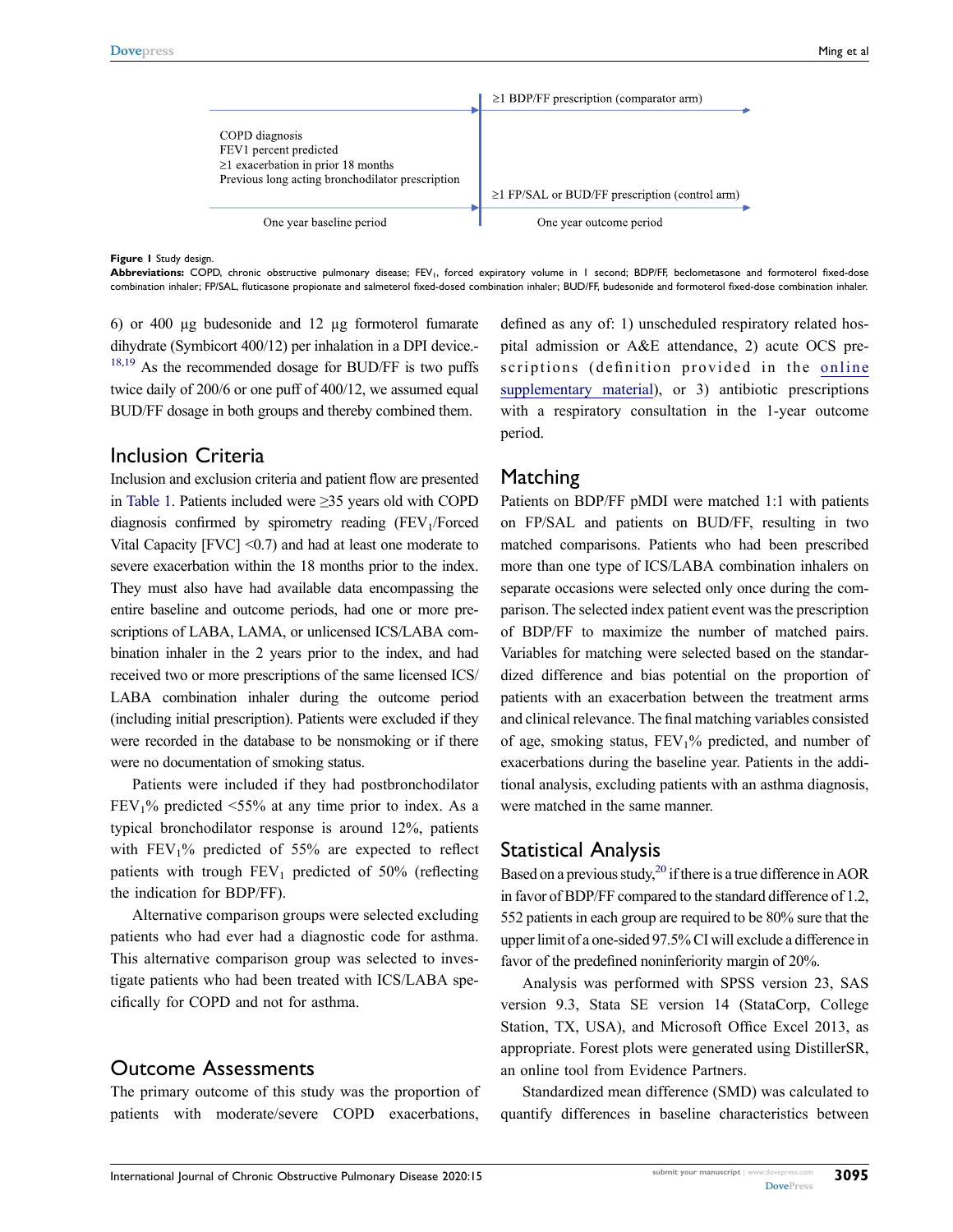#### <span id="page-3-0"></span>**Table 1** Patient Flow and Inclusion and Exclusion Criteria

| <b>Patient</b><br><b>Numbers</b>                                  | <b>Inclusion/Exclusion Criteria</b>                                                                                               | <b>Number</b><br><b>Excluded</b>                                  |
|-------------------------------------------------------------------|-----------------------------------------------------------------------------------------------------------------------------------|-------------------------------------------------------------------|
| 3,460,270                                                         | All patients in the OPCRD                                                                                                         | <b>NA</b>                                                         |
| BDP/FF 30,933<br>FP/SAL 34,842<br><b>BUD/FF 97,997</b>            | Inclusion:<br>initiated on licensed ICS/LABA combination inhaler                                                                  | 3,296,498                                                         |
| <b>BDP/FF 6,744</b><br>FP/SAL 22,854<br><b>BUD/FF 30,819</b>      | Inclusion:<br>COPD diagnosis, FEV <sub>1</sub> /FVC<0.7                                                                           | <b>BDP/FF 24,159</b><br>FP/SAL 11,988<br><b>BUD/FF 67,178</b>     |
| <b>BDP/FF 3,586</b><br>FP/SAL 15,678<br><b>BUD/FF 22,275</b>      | Inclusion:<br>I year of data prior to and after initiation of licensed ICS/LABA combination inhaler                               | <b>BDP/FF 3,188</b><br><b>FP/SAL 7,176</b><br><b>BUD/FF 8,544</b> |
| <b>BDP/FF 3,573</b><br>FP/SAL 15,637<br><b>BUD/FF 22,150</b>      | Inclusion:<br>aged 35 years or older                                                                                              | BDP/FF 13<br>FP/SAL 41<br><b>BUD/FF 125</b>                       |
| <b>BDP/FF 2,999</b><br>FP/SAL 13,645<br><b>BUD/FF 18,629</b>      | Inclusion:<br>at least two prescriptions of licensed ICS/LABA combination inhaler in the outcome period (including<br>index date) | <b>BDP/FF 574</b><br><b>FP/SAL 1,992</b><br><b>BUD/FF 3,521</b>   |
| <b>BDP/FF 2,405</b><br>FP/SAL 11,339<br><b>BUD/FF 15,805</b>      | Inclusion:<br>no change of ICS/LABA combination inhaler in outcome period                                                         | <b>BDP/FF 594</b><br><b>FP/SAL 2,306</b><br><b>BUD/FF 2,824</b>   |
| <b>BDP/FF 1,550</b><br><b>FP/SAL 7,929</b><br><b>BUD/FF 8,577</b> | Inclusion:<br>At least one prescription of LABA and/or LAMA and/or unlicensed ICS/LABA combination inhaler prior<br>to index date | <b>BDP/FF 855</b><br>FP/SAL 3,410<br><b>BUD/FF 7,228</b>          |
| BDP/FF 1,065<br><b>FP/SAL 5,640</b><br><b>BUD/FF 5,969</b>        | Inclusion:<br>At least one exacerbation in the prior 18 months                                                                    | <b>BDP/FF 485</b><br>FP/SAL 2,289<br><b>BUD/FF 2,608</b>          |
| <b>BDP/FF 573</b><br>FP/SAL 3,628<br><b>BUD/FF 3,669</b>          | Inclusion:<br>FEV <sub>1</sub> <55% predicted recorded ever                                                                       | BDP/FF 492<br>FP/SAL 2,012<br><b>BUD/FF 2,300</b>                 |
| <b>BDP/FF 549</b><br>FP/SAL 3,416<br><b>BUD/FF 3,419</b>          | Exclusion: documented nonsmoker or no documented smoking status                                                                   | BDP/FF 24<br>FP/SAL 212<br><b>BUD/FF 250</b>                      |
| <b>BDP/FF 549</b><br>FP/SAL 3,374<br><b>BUD/FF 3,001</b>          | Exclusion: duplicate patients <sup>a</sup>                                                                                        | BDP/FF <sub>0</sub><br>FP/SAL 42<br>BUD/FF 418                    |

Notes: <sup>a</sup>Patients prescribed more than one ICS/LABA combination inhalers were assigned to the BDP/FF group.

compared treatment groups. An SMD ≥10 indicated sufficient imbalance between the groups. SMD was utilized over *p*-value, as it is unaffected by sample size and is thus a better way to judge imbalance.

#### Primary Outcome Analysis

Adjusted proportions of patients within each treatment group recording any exacerbations in the outcome period was calculated using a generalized linear model with binomial distribution and logit link (logistic regression). Conditional logistic regression analysis was performed on the matched data set, taking matching into account for matched pairs.

Selection of factors for adjustment started with a model with exposure as the only explanatory variable. Variables were added one by one from the highest individual bias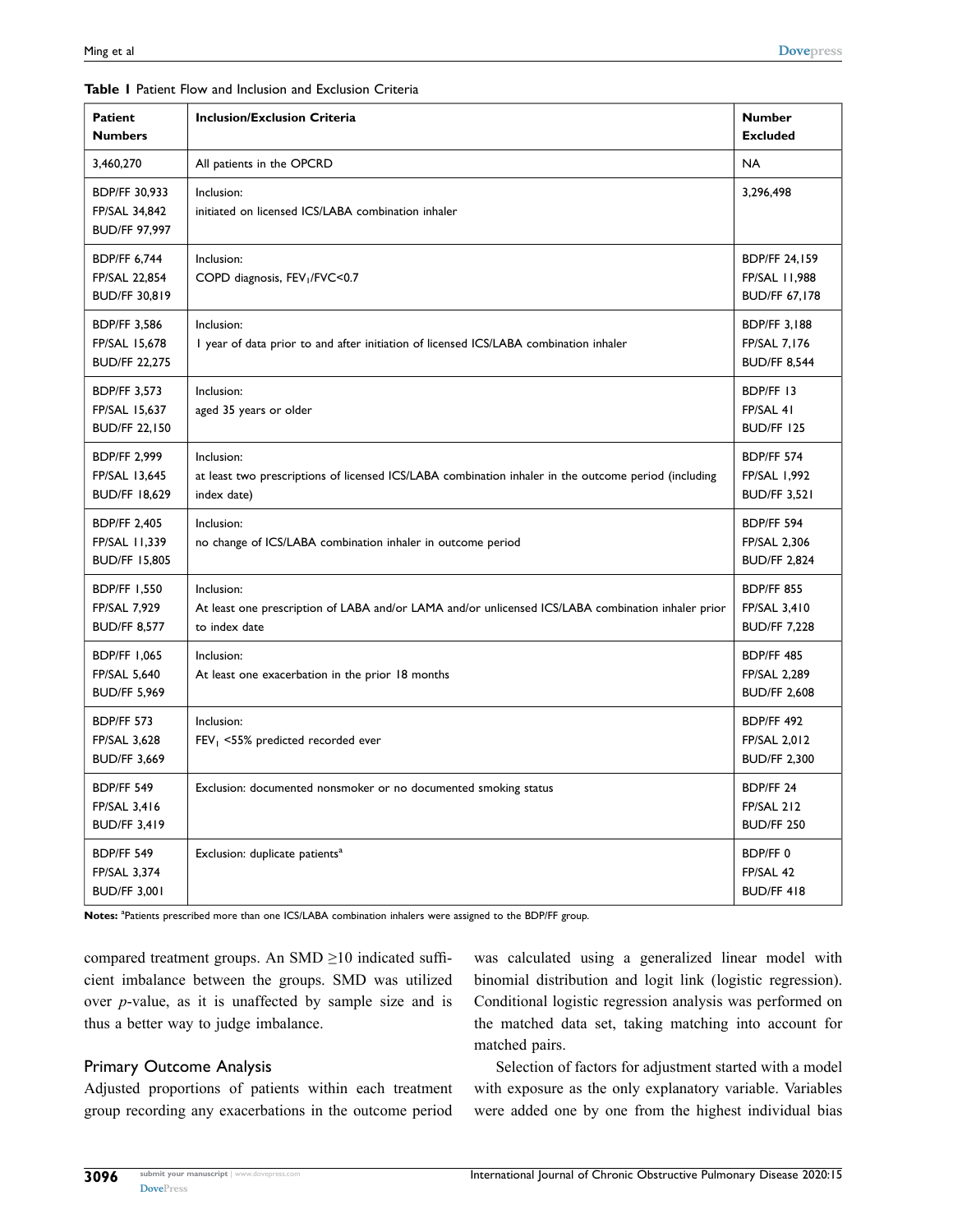potential and kept in the model if there was a change in estimate of at least 2% relative to the prior model.

<span id="page-4-0"></span>Noninferiority of BDP/FF pMDI was achieved if the upper bound of the 95% CI for odds of patients reporting COPD exacerbations was no more than 20% higher than the odds in the comparator groups (ie, the higher CI was <1.20). The noninferiority limit was predetermined based on a study assessing COPD as the outcome.<sup>[21](#page-9-18)</sup> Superiority of BDP/FF was then claimed if the proportion was significantly lower at *p*=0.05.

### **Ethics**

This study complied with all local and international laws and regulations, including ICH E6 guidelines for Good Clinical Practices, and governed by the Anonymous Data Ethics Protocols and Transparency (ADEPT) committee. This study was registered on the European Network of Centres for Pharmacoepidemiology and Pharmacovigilance (ENCePP) database (EUPAS9142), and the study protocol was approved by the ADEPT committee (ADEPT1016).

### **Results**

#### Patient Demographics

After applying the inclusion and exclusion criteria, 549, 3374, and 3001 patients prescribed BDP/FF pMDI, FP/ SAL DPI, and BUD/FF DPI respectively, were identified. Unmatched background demographics for these subjects are presented in [Table S1](https://www.dovepress.com/get_supplementary_file.php?f=263745.docx) of the [online supplementary material](https://www.dovepress.com/get_supplementary_file.php?f=263745.docx). Following matching, the final study population consisted of 537 pairs of patients in the BDP/FF pMDI vs FP/SAL DPI cohort and 540 pairs in the BDP/FF pMDI vs BUD/FF DPI cohort. Matched baseline characteristics of both cohorts are presented in [Table 2.](#page-5-0) Demographic characteristics were mostly balanced between groups in both pairs; however, fewer patients in the BDP/FF groups had been prescribed SABA compared to the FP/SAL (75.4% vs 83.2%) or BUD/ FF (75.6% vs 82.2%) groups. The BDP/FF group also had more patients with modified Medical Research Council (mMRC) dyspnea scores of 3 or 4 (indicating severe breathlessness) than the FP/SAL group (25.2% vs 21.3%), but fewer than the BUD/FF group (24.7% vs 25.8%). Proportions of patients who had moderate/severe COPD exacerbations were 91.4% and 91.1% in each matched cohort, respectively. The exploratory analysis cohort (subjects without history of asthma diagnosis) consisted of 315 and 314 pairs of subjects in the respective matched cohorts. Baseline characteristics for patients in the exploratory

analysis cohort are presented in [Table S2](https://www.dovepress.com/get_supplementary_file.php?f=263745.docx) of the [online](https://www.dovepress.com/get_supplementary_file.php?f=263745.docx) [supplementary material.](https://www.dovepress.com/get_supplementary_file.php?f=263745.docx)

### Prevention of COPD Exacerbations Patients with Asthma Diagnosis Included

In the BDP/FF vs FP/SAL matched pair, the proportions of patients who had at least 1 COPD exacerbation were 68.7% and 70.2% respectively (AOR 0.89; 95% CI 0.67–1.19). The proportions of patients in the BDP/FF vs BUD/FF pair were 68.5% and 69.4% respectively (AOR 0.79; 95% CI 0.58– 1.08). As the upper limits of the 95% CI in both pairs were lower than the pre-defined noninferiority margin of 1.2, BDP/ FF was noninferior to both FP/SAL and BUD/FF in preventing subsequent exacerbations ([Figure 2](#page-6-0)). Unadjusted OR are provided in the [online supplementary material](https://www.dovepress.com/get_supplementary_file.php?f=263745.docx) [\(Table S3](https://www.dovepress.com/get_supplementary_file.php?f=263745.docx)).

#### Patients with Asthma Diagnosis Excluded

Among patients who never had an asthma diagnosis, proportions of those prescribed BDP/FF and BUD/FF who had at least one COPD exacerbation in the outcome period were 67.8% vs 64.7%, respectively (AOR 0.79, 95% CI 0.51–1.1997), thus also fulfilling the noninferiority criterion for prevention of COPD. However, in addition to being noninferior, BDP/FF was also superior to FP/SAL within this comparison group (64.8% vs 73.7%, AOR 0.64, 95% CI 0.43–0.96).

### **Discussion** Summary of Findings

In this real-life observational study, the Fostair® 100/6 (extrafine formulation BDP/FF) pMDI was found to be noninferior to both the Seretide® Accuhaler® 500/50 (FP/ SAL) DPI and the Symbicort<sup>®</sup> Turbohaler<sup>®</sup> 200/6 (two puffs twice daily dose) and 400/12 (one puff twice daily dose) (BUD/FF) DPI in terms of the proportion of patients experiencing a COPD exacerbation within a year since treatment initiation.

<span id="page-4-3"></span><span id="page-4-2"></span><span id="page-4-1"></span>To the best of our knowledge, this is the first study to evaluate the clinical effectiveness of BDP/FF pMDI compared with other ICS/LABA combination inhalers for management of COPD within a real-life setting. This study adds evidence to the current literature, which has established the efficacy of extrafine formulation BDP/FF for the management of COPD via RCTs.<sup>[11,](#page-9-10) [13,](#page-9-9) [22](#page-9-19),23</sup> The observed efficacy of BDP/FF may also be partly due to the extrafine formulation, which has been demonstrated to be advantageous over fine-particle ICS in both asthma<sup>[24](#page-10-1)</sup> and  $COPD.<sup>25</sup>$  $COPD.<sup>25</sup>$  $COPD.<sup>25</sup>$ 

**3097**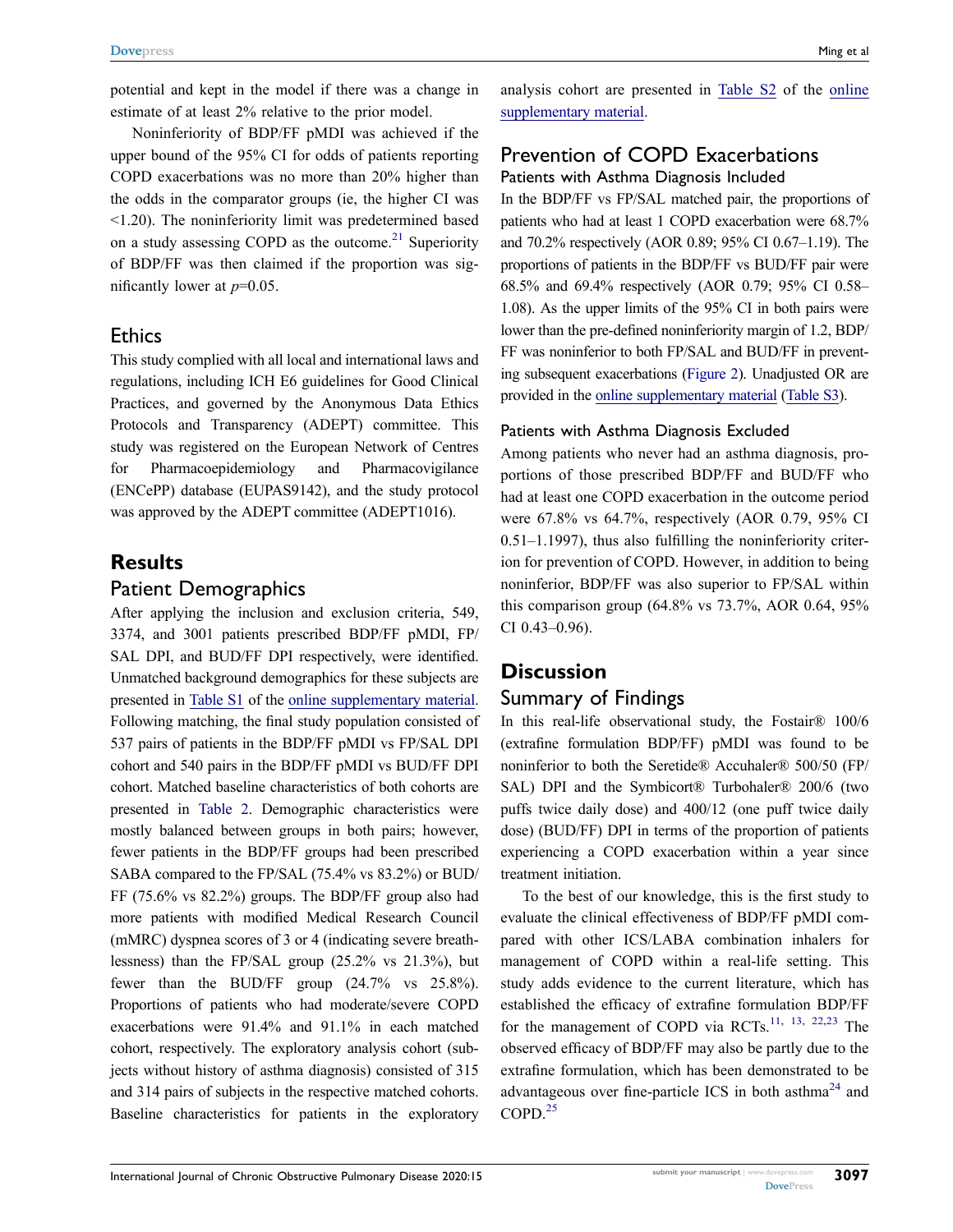<span id="page-5-0"></span>**Table 2** Matched Baseline Patient Characteristics

|                                                            |                                                                         | <b>BDP/FF vs FP/SAL</b>                                        |                                                                 |            | <b>BDP/FF vs BUD/FF</b>                                       |                                                                |            |
|------------------------------------------------------------|-------------------------------------------------------------------------|----------------------------------------------------------------|-----------------------------------------------------------------|------------|---------------------------------------------------------------|----------------------------------------------------------------|------------|
|                                                            |                                                                         | <b>BDP/FF</b><br>n=537                                         | <b>FP/SAL</b><br>n=537                                          | <b>SMD</b> | <b>BDP/FF</b><br>n=540                                        | <b>BUD/FF</b><br>n=540                                         | <b>SMD</b> |
| Sex                                                        | Male                                                                    | 292 (54.4)                                                     | 313(58.3)                                                       | 7.9        | 295 (54.6)                                                    | 293 (54.3)                                                     | 0.7        |
| Age (years) <sup>a</sup>                                   | $\geq$ 35-<45<br>$\geq 45 - \leq 55$<br>≥55–<65<br>$\geq 65$            | 7(1.3)<br>39(7.3)<br>115(21.4)<br>376 (70.0)                   | 7(1.3)<br>39(7.3)<br>115(21.4)<br>376 (70.0)                    | 0          | 10(1.9)<br>41 (7.6)<br>113(20.9)<br>376 (69.6)                | 10(1.9)<br>41 $(7.6)$<br>113 (20.9)<br>376 (69.6)              | 0          |
| BMI $(kg/m2)$                                              | $n$ (% not missing)<br>< 18.5<br>$≥18.5 - < 25$<br>≥25–<30<br>$\geq$ 30 | 537 (100)<br>30(5.6)<br>180(33.5)<br>192 (35.8)<br>135(25.1)   | 536 (99.8)<br>31(5.8)<br>191 (35.6)<br>179 (33.4)<br>135 (25.2) | 5.5        | 540 (100)<br>30(5.6)<br>179(33.1)<br>193 (35.7)<br>138 (25.6) | 538 (99.6)<br>30(5.6)<br>200 (37.2)<br>171(31.8)<br>137(25.5)  | 9.6        |
| Patient-reported smoking status <sup>a</sup>               | Nonsmoker<br>Current smoker<br>Ex-smoker                                | 19(3.5)<br>224(41.7)<br>294 (54.7)                             | 19(3.5)<br>224 (41.7)<br>294 (54.7)                             | 0          | 17(3.1)<br>227 (42.0)<br>296 (54.8)                           | 17(3.1)<br>227 (42.0)<br>296 (54.8)                            | 0          |
| Baseline SABA prescription(s)                              | 0<br>$\mathbf{I}$<br>$2 - 4$<br>$5 - 10$<br>$\geq$                      | 132 (24.6)<br>38(7.1)<br>82 (15.3)<br>141(26.3)<br>144(26.8)   | 90 (16.8)<br>36(6.7)<br>110(20.5)<br>169(31.5)<br>132 (24.6)    | 23.9       | 132(24.4)<br>38 (7.0)<br>81 (15.0)<br>145 (26.9)<br>144(26.7) | 96 (17.8)<br>43 (8.0)<br>93 (17.2)<br>173 (32.0)<br>135 (25.0) | 18.9       |
| SAMA/SABA combination prescriptions                        | Yes                                                                     | 7(1.3)                                                         | 53 (9.9)                                                        | 38.0       | 7(1.3)                                                        | 41 $(7.6)$                                                     | 30.9       |
| ICS combination-inhaler prescriptions                      | 0<br>$\mathbf{I}$<br>$2 - 4$<br>$5 - 10$<br>$\geq$                      | 187 (34.8)<br>26(4.8)<br>51(9.5)<br>146(27.2)<br>127(23.6)     | 173 (32.2)<br>23(4.3)<br>59 (11.0)<br>135(25.1)<br>147(27.4)    | 10.9       | 184(34.1)<br>26(4.8)<br>53 (9.8)<br>147(27.2)<br>130(24.1)    | 242 (44.8)<br>29(5.4)<br>65 (12.0)<br>110(20.4)<br>94 (17.4)   | 27.7       |
| Total ICS dosage (µg BDP equivalent)                       | $0 - 249$<br>250-499<br>$500+$                                          | 235 (43.8)<br>148(27.6)<br>154(28.7)                           | 221(41.2)<br>145 (27.0)<br>171(31.8)                            | 7.1        | 235 (43.5)<br>149(27.6)<br>156 (28.9)                         | 275 (51.0)<br>158 (29.3)<br>106(19.7)                          | 22.0       |
| LAMA prescriptions                                         | Yes                                                                     | 340(63.3)                                                      | 323(60.1)                                                       | 6.5        | 342 (63.3)                                                    | 285 (52.8)                                                     | 21.5       |
| <b>LABA</b> prescriptions                                  | Yes                                                                     | 63 $(11.7)$                                                    | 79 (14.7)                                                       | 8.8        | 64 (11.9)                                                     | 127(23.5)                                                      | 30.9       |
| Maintenance OCS                                            | Yes                                                                     | 36(6.7)                                                        | 25(4.7)                                                         | 8.9        | 37(6.9)                                                       | 22(4.1)                                                        | 12.2       |
| Asthma diagnosis ever <sup>b</sup>                         | Yes                                                                     | 218 (40.6)                                                     | 197 (36.7)                                                      | 8.0        | 220 (40.7)                                                    | 230 (42.6)                                                     | 3.8        |
| Active anxiety/depression diagnosis                        | Yes                                                                     | 134(25.0)                                                      | 123 (22.9)                                                      | 4.8        | 135(25.0)                                                     | 105(19.4)                                                      | 13.4       |
| Charlson Comorbidity Index                                 | $0 - 2$<br>$3 - 4$<br>5+                                                | 343 (63.9)<br>134(25.0)<br>60(11.2)                            | 347 (64.6)<br>129 (24.0)<br>61(11.4)                            | 2.2        | 345 (63.9)<br>135 (25.0)<br>$60$ (11.1)                       | 349 (64.6)<br>145 (26.9)<br>46 (8.5)                           | 9.1        |
| Baseline moderate/severe COPD exacerbations <sup>a,c</sup> | 0<br>$\mathbf{I}$<br>$\mathbf 2$<br>3<br>$4+$                           | 46 (8.6)<br>159 (29.6)<br>139 (25.9)<br>75 (14.0)<br>118(22.0) | 46 (8.6)<br>159 (29.6)<br>139 (25.9)<br>75 (14.0)<br>118(22.0)  | 0          | 48 (8.9)<br>162(30.0)<br>138 (25.6)<br>75 (13.9)<br>117(21.7) | 48 (8.9)<br>162(30.0)<br>138 (25.6)<br>75 (13.9)<br>117(21.7)  | 0          |
| Lowest percentage predicted FEV <sub>1</sub> <sup>a</sup>  | $20%$<br>20%-<30%<br>30%-<40%<br>40% - < 55%                            | 24(4.5)<br>98 (18.2)<br>159 (29.6)<br>256 (47.7)               | 24(4.5)<br>98 (18.2)<br>159 (29.6)<br>256 (47.7)                | 0          | 24(4.4)<br>96 (17.8)<br>161(29.8)<br>259 (48.0)               | 24(4.4)<br>96 (17.8)<br>161(29.8)<br>259 (48.0)                | 0          |

(*Continued*)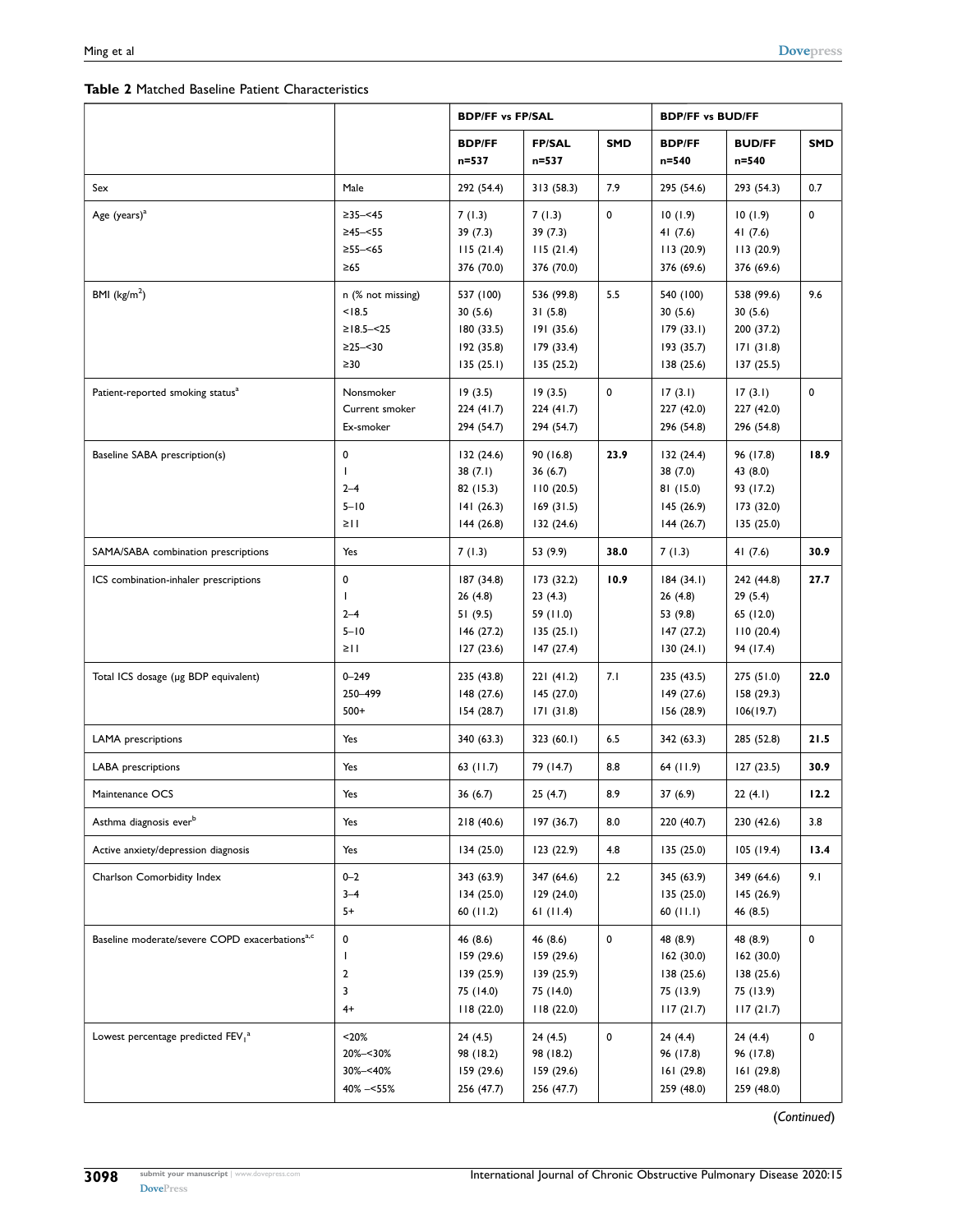|            |                     | <b>BDP/FF vs FP/SAL</b> |                        |            | <b>BDP/FF vs BUD/FF</b> |                        |            |
|------------|---------------------|-------------------------|------------------------|------------|-------------------------|------------------------|------------|
|            |                     | <b>BDP/FF</b><br>n=537  | <b>FP/SAL</b><br>n=537 | <b>SMD</b> | <b>BDP/FF</b><br>n=540  | <b>BUD/FF</b><br>n=540 | <b>SMD</b> |
| mMRC score | $n$ (% not missing) | 317(59.0)               | 310(57.7)              | 19.9       | 315(58.3)               | 267 (49.4)             | 17.2       |
|            | mMRC 0              | 37(11.7)                | 23(7.4)                |            | 37(11.7)                | 21(7.9)                |            |
|            | mMRC I              | 105(33.1)               | 121(39.0)              |            | 106(33.7)               | 101(37.8)              |            |
|            | mMRC 2              | 95 (30.0)               | 100(32.3)              |            | 94 (29.8)               | 76 (28.5)              |            |
|            | mMRC 3              | 66 (20.8)               | 52 (16.8)              |            | 64(20.3)                | 61(22.8)               |            |
|            | mMRC 4              | 14(4.4)                 | 14(4.5)                |            | 14(4.4)                 | 8(3.0)                 |            |

Notes: Numbers presented as n (%). SMD values >10 (indicating sufficient imbalance between comparison groups) are emphasized in bold. <sup>a</sup>Matching variable. <sup>b</sup>Based on presence of QOF diagnosis code for asthma. <sup>c</sup>Occurrence of any one of: 1) COPD-related unscheduled hospital admission/A&E attendance, 2) an acute course of oral steroid, or 3) antibiotics prescribed with lower respiratory consultation.

**Abbreviations:** SMD, standardised mean difference; SABA, short-acting β-agonist; SAMA, short-acting muscarinic antagonist; LAMA, long-acting muscarinic antagonist; LABA, long-acting β-agonist; OCS, oral corticosteroid.

<span id="page-6-1"></span>The National Institute for Health and Care Excellence (NICE) guidelines for COPD recommend consideration of ICS/LABA in patients with features of asthma or a higher blood-eosinophil count[.26](#page-10-3) This study showed that in a reallife setting, BDP/FF has an advantage over FP/SAL in COPD patients without asthma.

#### Strengths and Weaknesses

<span id="page-6-2"></span>The current study investigated the effectiveness of BDP/FF within a real-life observational setting. RCTs employ inclusion and exclusion criteria to ensure high internal validity for the investigation of the investigational products' efficacy at the cost of their external generalizability.<sup>[27](#page-10-4)</sup> Real-life studies complement RCTs by enabling investigation on a wider range of subjects, including those typically excluded in RCTs. Therefore, our results may be more representative of patients managed in real-life health-care practice.<sup>28</sup>

Regardless, this study's inclusion criteria reflected the population of COPD patients indicated for BDP/FF, thus supporting the findings from previous RCTs with real-life evidence.<sup>[7](#page-9-6)[,11](#page-9-10)</sup>

Another strength of this study is the observation of outcomes of initiating ICS/LABA-combination inhalers over a 1-year outcome period. Therefore, any transient or seasonal changes that may have affected outcomes were minimized.

The limitation of this study is inherent to its nature as a historical study. Despite extensive quality control and validation, records collected in the OPCRD were not initially collected for research, but for routine clinical purposes. As such, some degree of inaccuracy and incompleteness may be present. Also inherent to retrospective studies is the inability to control for potential confounders and variables not recorded in the database.

<span id="page-6-3"></span><span id="page-6-0"></span>

**Figure 2** Odds ratios for COPD exacerbation between BDP/FF and FP/SAL or BUD/FF.

**Notes:** <sup>a</sup>Adjusted for baseline ICS/LABA combination-inhaler prescriptions, baseline SABA prescriptions, and active anxiety/depression.<br>Padjusted for theophylline prescription, ischemic beart disease diagnosis, and JTBA Adjusted for theophylline prescription, ischemic heart disease diagnosis, and LTRA prescriptions. <sup>c</sup>Adjusted for SABA daily dose, ICS prescriptions, hypertension, and diabetes diagnosis.

**Abbreviations:** POP, population size; OR odds ratio; LCL, lower confidence interval; UCL, upper confidence interval.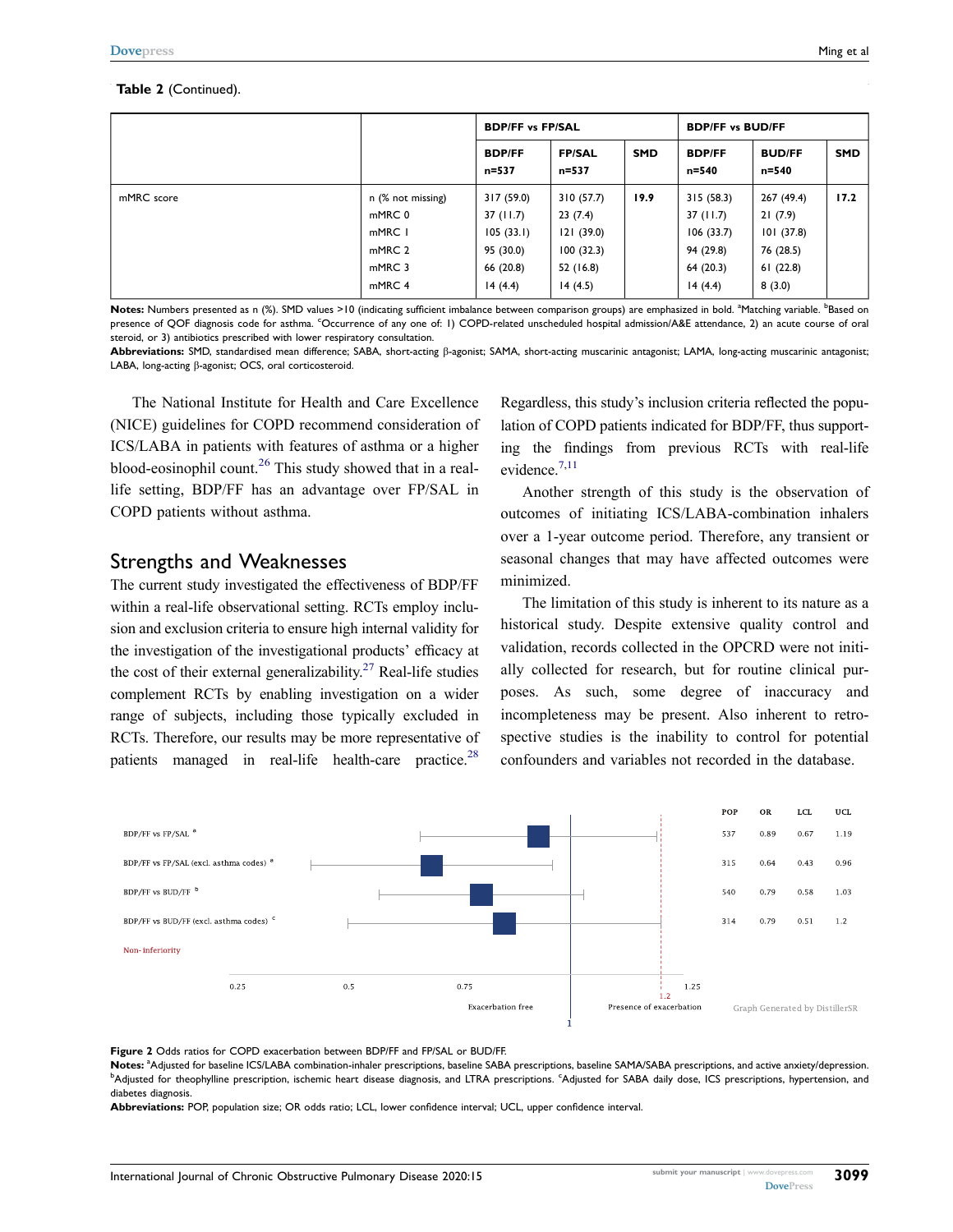After applying all inclusion and exclusion criteria, the number of matched pairs in both comparison groups (n=537 and 540) fell short of the number required to be 80% sure that the upper limit of a one-sided 97.5% CI will exclude a difference in favor of the predefined noninferiority margin of 20%. However, the upper bound of the CIs of both comparison groups still fell under 1.20. We used different adjustment variables for each comparison pair in our analysis for the OR for COPD exacerbation. This was conducted as each matched comparison pair was drawn from different patient populations. However, this may have included a risk of overfitting to our statistical models.

<span id="page-7-2"></span><span id="page-7-0"></span>As data on medication usage were not captured in the  $OPCRD<sub>1</sub><sup>29</sup>$  the current study was unable to control completely for adherence to prescribed ICS/LABA in this study. It is well established that despite its impact on the outcome of inhaler treatment, poor adherence is common among asthma and COPD patients[.30](#page-10-7)[,31](#page-10-8) Therefore, future observational studies evaluating the effectiveness of inhalers might consider stratifying patients by their adherence to their prescribed ICS/LABA inhalers. A possible proxy for the measurement of adherence from clinical records includes medication possession ratio, defined as the ratio between the actual and expected number of medications prescribed[.30–32](#page-10-7)

<span id="page-7-4"></span><span id="page-7-3"></span><span id="page-7-1"></span>The current study was unable to account for proper use and handling of inhaler devices, which are vital for optimal delivery of drugs to the lungs. $^{33}$  Poor inhaler technique is known to be very common among patients with COPD, especially in a real-life setting.<sup>34–36</sup> Even though BDP/FF is now licensed with a DPI device, this study analyzed the real-world performance of an extrafine-formulation BDP/FF pMDI. Regardless, this study shows that in a real-life setting, where imperfect inhaler-handling techniques might exist, in addition to the potential imperfect adherence to therapy, the BDP/FF pMDI was not inferior to FP/SAL or BUD/FF DPI.

Lastly, despite the noninferiority and superiority observed when comparing BDP/FF against BUD/FF and FP/SAL in the exploratory analysis group of patients without asthma, further investigation is required, as this exploratory group was not sufficiently powered for a noninferiority analysis.

#### Future Studies

<span id="page-7-5"></span>COPD is a complex disorder with multiple underlying phenotypes that may respond differently to therapy.<sup>[37](#page-10-11)</sup> In this study, we observed differential responses to BDP/FF compared to FP/SAL among COPD patients without

asthma. Further investigation on the differential responses to FDC ICS/LABA by other phenotypic markers, such as peripheral blood eosinophil level is of interest.

The scope of our current study was limited to FDC ICS/LABA licensed for COPD in the UK at the time of this study's conception. Future studies may be conducted to repeat our analyses for comparison of BDP/FF with other licensed ICS/LABA combinations, such as FF/ Vilanterol FDC (Relvar Ellipta). Our current study also focused on the comparative effectiveness of BDP/FF pMDI. Drug tolerability for BDP/FF pMDI may also be considered for the outcome of subsequent studies.

### **Conclusion**

This study showed that in a real-life practice setting, the extrafine-formulation BDP/FF pMDI was found to be noninferior to both FP/SAL DPI and BDP/FF DPI in terms of the proportion of patients with COPD exacerbations within 1-year after ICS/LABA combination/inhaler prescription. Lastly, within patients without a history of asthma, our results suggested that initiation of BDP/FF may be associated with a lower proportion of patients with subsequent COPD exacerbations compared to initiation with FP/SAL.

#### **Abbreviations**

BDP, beclometasone dipropionate; BUD, budesonide; COPD, chronic obstructive pulmonary disease; DPI, dry-powder inhaler; ENCePP, European Network of Centres for Pharmacoepidemiology and Pharmacovigilance; ERS, European Respiratory Society; FEV<sub>1</sub>, forced expiratory volume in 1 second; FF, formoterol; GOLD, Global Initiative for Chronic Obstructive Disease; GP, general practitioner; ICS, inhaled corticosteroid; LABA, long-acting β-agonist; LAMA, long-acting muscarinic antagonist; mMRC, modified Medical Research Council; OPCRD, Optimum Patient Care Research Database; pMDI, pressurized metered-dose inhaler; SABA, short-acting β-agonist; SAL, salbutamol; SAMA, short-acting muscarinic antagonist.

#### **Data-Sharing Statement**

All relevant data are within the paper and its Supporting Information files. The data set supporting the conclusions of this article was derived from the UK Optimum Patient Care Research Database ([www.opcrd.co.uk](http://www.opcrd.co.uk)). We do not have permission to give public access to these databases; however, researchers may request access for their own purposes. The OPCRD has ethical approval from the National Health Service (NHS) Research Authority to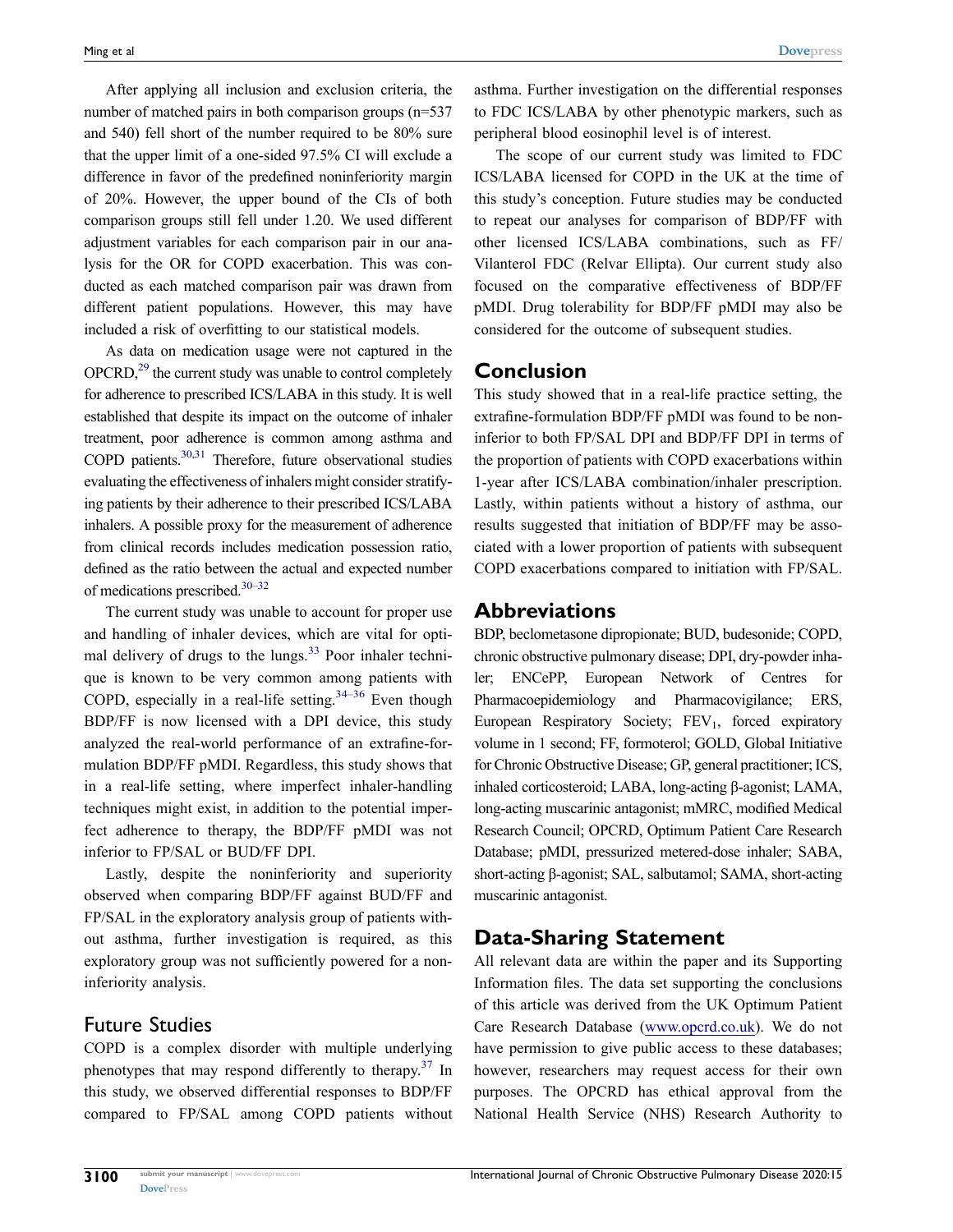hold and process anonymized research data (Research Ethics Committee reference 15/EM/0150).

### **Ethics Approval**

This study was approved by the Anonymised Data Ethics Protocols and Transparency (ADEPT) committee, the independent scientific advisory committee for the OPCRD commissioned by the Respiratory Effectiveness Group. The study was designed, implemented, and registered in accordance with the criteria of the European Network of Centres for Pharmacoepidemiology and Pharmacovigilance (registration EUPAS9142).

### **Acknowledgments**

The authors extend their thanks to Dr Kevin Gruffydd-Jones for his clinical and scientific input in the conduct and writing of this study. Dave Singh is supported by the National Institute for Health Research (NIHR) Manchester Biomedical Research Centre (BRC).

### **Author Contributions**

The overall conduct of this study was supervised by DBP. All authors made a significant contribution to the work reported, whether is in the conception, study design, execution, acquisition of data, analysis and interpretation, or in all these areas, took part in drafting, revising, or critically reviewing the article, gave final approval to the version to be published, have agreed on the journal to which the article has been submitted, and agree to be accountable for all aspects of the work.

### **Funding**

This study was funded by Chiesi Limited. The sponsor is involved in the design and presentation of the study.

### **Disclosure**

David Price has board membership with Amgen, AstraZeneca, Boehringer Ingelheim, Chiesi, Circassia, Mylan, Mundipharma, Napp, Novartis, Regeneron Pharmaceuticals, Sanofi Genzyme, and Teva Pharmaceuticals, consultancy agreements with Amgen, AstraZeneca, Boehringer Ingelheim, Chiesi, GlaxoSmithKline, Mylan, Mundipharma, Napp, Novartis, Pfizer, Teva Pharmaceuticals, and Theravance, grants and unrestricted funding for investigatorinitiated studies (conducted through Observational and Pragmatic Research Institute) from AKL Research and Development, AstraZeneca, Boehringer Ingelheim, British

Lung Foundation, Chiesi, Circassia, Mylan, Mundipharma, Napp, Novartis, Pfizer, Regeneron Pharmaceuticals, Respiratory Effectiveness Group, Sanofi Genzyme, Teva Pharmaceuticals, Theravance, and UK National Health Service, Zentiva (Sanofi Generics), has received payment for lectures/speaking engagements from AstraZeneca, Boehringer Ingelheim, Chiesi, Cipla, GlaxoSmithKline, Kyorin, Mylan, Merck, Mundipharma, Novartis, Pfizer, Regeneron Pharmaceuticals, Sanofi Genzyme, and Teva Pharmaceuticals, payment for manuscript preparation from Mundipharma, Teva Pharmaceuticals, payment for the development of educational materials from Mundipharma, Novartis, payment for travel/accommodation/meeting expenses from AstraZeneca, Boehringer Ingelheim, Circassia, Mundipharma, Napp, Novartis, and Teva Pharmaceuticals, funding for patient enrolment or completion of research from Chiesi, Novartis, Teva Pharmaceuticals, Zentiva (Sanofi Generics), stock/stock options from AKL Research and Development, which produces phytopharmaceuticals, owns 74% of the social enterprise Optimum Patient Care (Australia and UK), 74% of Observational and Pragmatic Research Institute (Singapore), has a 5% shareholding in TimeStamp, which develops adherence-monitoring technology, is peer reviewer for grant committees of the Efficacy and Mechanism Evaluation Programme and Health Technology Assessment, and was an expert witness for GlaxoSmithKline. Dermot Ryan has received support to attend meetings, delivered educational events on behalf of, or provided consultancy to AstraZeneca, Chiesi, CGS, Teva, Trudell Medical, Novartis, BI, Optimum Patient Care, Meda/Mylan, Stallergenes, and GSK, and also reports personal fees from Optimum Patient Care, GSK, and Regeneron and nonfinancial support from Novartis, AstraZeneca, BI, and Mylan outside the submitted work. John R Hurst has received personal payment and payment to his institution (UCL), including research grants, reimbursement for advisory work and educational activities, and support to attend meetings from pharmaceutical companies that make medicines to treat COPD, which includes AstraZeneca, Boehringer Ingelheim, Chiesi and Novartis. There is no direct conflict of interest with this work. Dave Singh acquired sponsorship to attend international meetings, honoraria for lecturing or attending advisory boards, or research grants from various pharmaceutical companies, including Almirall, AstraZeneca, Boehringer Ingelheim, Chiesi, Cipla, Genentech, GlaxoSmithKline, Glenmark, Johnson and Johnson, Merck, Mundipharma, NAPP, Novartis, Pfizer, Peptinnovate, Pulmatrix, Skypharma,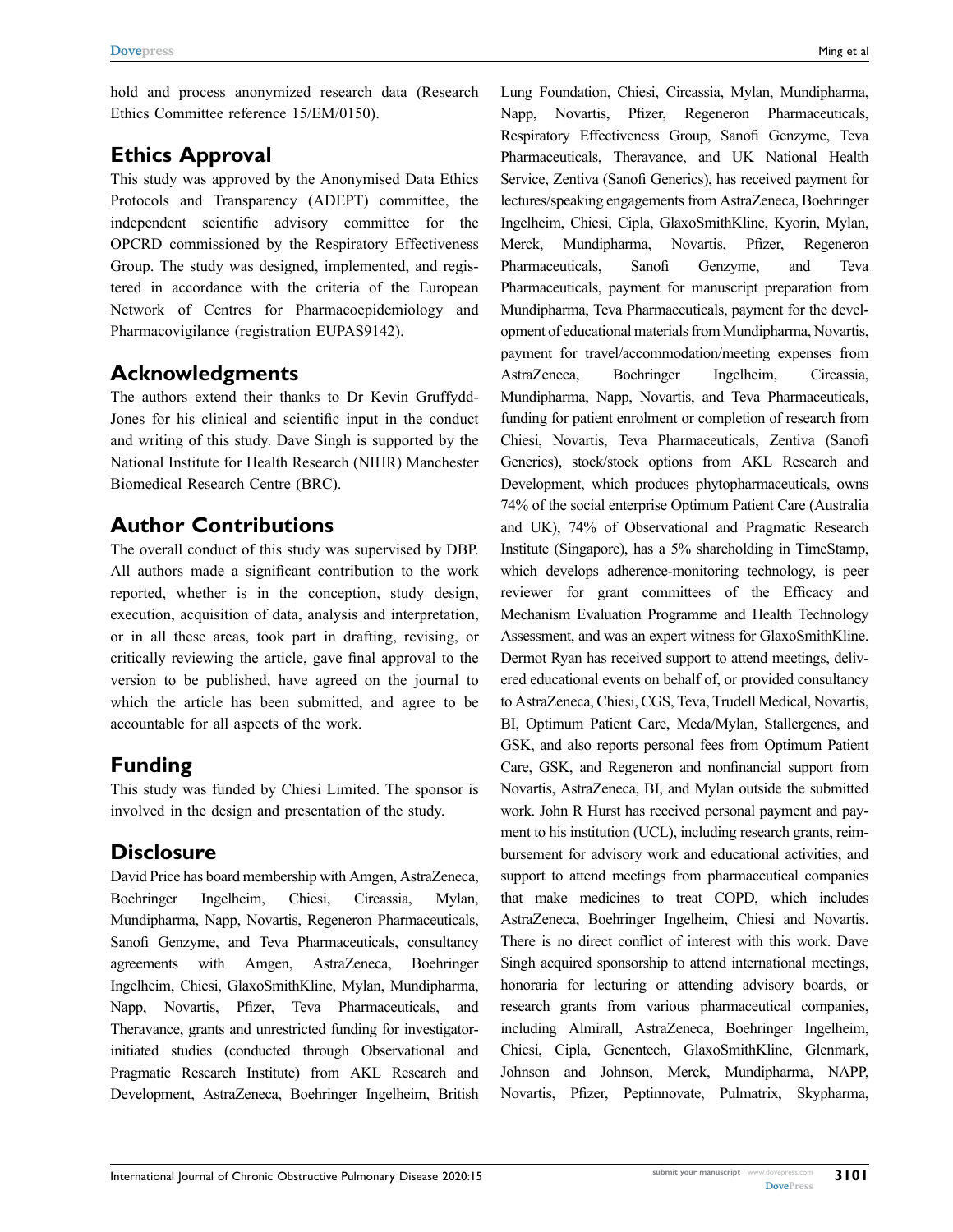Takeda, Teva, Therevance, and Verona. Federico Lavorini has received in the last 5 years honoraria for lecturing or attending advisory boards from AstraZeneca, Boehringer Ingelheim, Chiesi, GlaxoSmithKline, Hikma, Menarini International, Mundipharma, Novartis, Orion Pharma, Teva, and Trudell International. David MG Halpin has received sponsorship to attend international meetings and honoraria for lecturing, attending advisory boards, and preparing educational materials from AstraZeneca, Boehringer Ingelheim, Chiesi, GSK, Novartis, Pfizer, Sanofi, and Teva. John Haughney reports grants and research supports from AstraZeneca and Boehringer Ingelheim and honoraria or consultation fees from AstraZeneca, Boehringer Ingelheim, Cipla, Chiesi, and Teva. Alberto Papi has received grants, personal fees, and nonfinancial support from AstraZeneca, Chiesi Farmaceutici, GlaxoSmithKline, Boehringer Ingelheim, Edmondpharma, Foondazione Maugeri, Merck Sharp & Dohme, Menarini, Novartis, Zambon, Teva, Pfizer, Takeda, Sanofi/Regeneron, Roche, and Mundipharma. Janwillem Kocks reports grants and personal fees from AstraZeneca, grants and personal fees from Boehringer Ingelheim, grants from Chiesi, grants and personal fees from GSK, grants and personal fees from Novartis, and grants from Mundi Pharma and Teva outside the submitted work. Iain Small reports personal fees from Chiesi, AstraZeneca, and NAPP, and other from BMJ Group and Pfizer outside the submitted work. Shish Patel and Matthias Ochel are employed by Chiesi, the sponsor of the study. Simon Wan Yau Ming, Victoria Carter, and Antony Hardjojo are employees of the Observational and Pragmatic Research Institute, which has conducted paid research on respiratory disease on behalf of the following organizations in the past 5 years: Anaxys, AstraZeneca, Boehringer Ingelheim, British Lung Foundation, Chiesi, Circassia (formerly Aerocrine), GlaxoSmithKline, Harvey Walsh, Mapi, Morningside Healthcare, Mundipharma, Mylan (formerly Meda), Napp, Novartis, Orion, Plymouth University, Regeneron, Respiratory Effectiveness Group, Roche, Sanofi, Takeda, Teva, University of East Anglia, and Zentiva (a Sanofi company). The authors report no other conflicts of interest in this work.

### **References**

- <span id="page-9-0"></span>1. Price D, Chisholm A, Ryan D, Crockett A, Jones R. The use of roflumilast in COPD: a primary care perspective. *Primary Care Respiratory j*. [2010](#page-1-0);19(4):342–351. doi:[10.4104/pcrj.2010.0](https://doi.org/10.4104/pcrj.2010.00066)  [0066](https://doi.org/10.4104/pcrj.2010.00066)
- <span id="page-9-1"></span>2. Chronic obstructive pulmonary disease (COPD) statistics. Available from: [https://statistics.blf.org.uk/copd.](https://statistics.blf.org.uk/copd) Accessed March 2018.
- <span id="page-9-2"></span>3. Chronic obstructive pulmonary disease in over 16s: diagnosis and management. Available from: [https://www.nice.org.uk/guidance/](https://www.nice.org.uk/guidance/cg101)  [cg101.](https://www.nice.org.uk/guidance/cg101) Accessed March 2018.
- <span id="page-9-3"></span>4. Stockton-on-tees Borough Council. *Joint Strategic Needs Assessment*. [2009.](#page-1-1)
- <span id="page-9-4"></span>5. Price D, Yawn B, Brusselle G, Rossi A. Risk-to-benefit ratio of inhaled corticosteroids in patients with COPD. *Primary Care Respiratory j*. [2013;](#page-1-2)22(1):92–100. doi:[10.4104/pcrj.2012.00092](https://doi.org/10.4104/pcrj.2012.00092)
- <span id="page-9-5"></span>6. Price D, West D, Brusselle G, et al. Management of COPD in the UK primary-care setting: an analysis of real-life prescribing patterns. *Int J Chron Obstruct Pulmon Dis*. [2014](#page-1-3);9:889–904. doi:[10.2147/COPD.](https://doi.org/10.2147/COPD.S62750) [S62750](https://doi.org/10.2147/COPD.S62750)
- <span id="page-9-6"></span>7. Nannini LJ, Poole P, Milan SJ, Kesterton A. Combined corticosteroid and long-acting beta(2)-agonist in one inhaler versus inhaled corticosteroids alone for chronic obstructive pulmonary disease. *Cochrane Database Systematic Reviews*. [2013](#page-1-3);8:Cd006826.
- <span id="page-9-7"></span>8. EMC. Fostair 100/6 inhalation solution. Available from: [https://](https://www.medicines.org.uk/emc/product/6318/smpc) [www.medicines.org.uk/emc/product/6318/smpc](https://www.medicines.org.uk/emc/product/6318/smpc). Accessed March 15, 2018.
- <span id="page-9-8"></span>9. Scichilone N, Battaglia S, Sorino C, et al. Effects of extra-fine inhaled beclomethasone/formoterol on both large and small airways in asthma. *Allergy*. [2010](#page-1-4);65(7):897–902. doi:[10.1111/j.1398-9995.2009.02306.x](https://doi.org/10.1111/j.1398-9995.2009.02306.x)
- 10. Scichilone N, Benfante A, Morandi L, Bellini F, Papi A. Impact of extrafine formulations of inhaled corticosteroids/long-acting beta-2 agonist combinations on patient-related outcomes in asthma and COPD. *Patient Relat Outcome Meas*. 2014;5:153–162.
- <span id="page-9-10"></span>11. Calverley PM, Kuna P, Monso E, et al. Beclomethasone/formoterol in the management of COPD: a randomised controlled trial. *Respir Med*. [2010](#page-1-5);104(12):1858–1868. doi:[10.1016/j.rmed.2010.](https://doi.org/10.1016/j.rmed.2010.09.008)  [09.008](https://doi.org/10.1016/j.rmed.2010.09.008)
- 12. Vehring R, Lechuga-Ballesteros D, Joshi V, Noga B, Dwivedi SK. Cosuspensions of microcrystals and engineered microparticles for uniform and efficient delivery of respiratory therapeutics from pressurized metered dose inhalers. *ACS j Surfaces Colloids*. 2012;28 (42):15015–15023. doi:[10.1021/la302281n](https://doi.org/10.1021/la302281n)
- <span id="page-9-9"></span>13. Singh D, Nicolini G, Bindi E, et al. Extrafine beclomethasone/formoterol compared to fluticasone/salmeterol combination therapy in COPD. *BMC Pulm Med*. [2014](#page-1-6);14:43. doi:[10.1186/1471-2466-14-43](https://doi.org/10.1186/1471-2466-14-43)
- <span id="page-9-11"></span>14. Price D, Small I, Haughney J, et al. Clinical and cost effectiveness of switching asthma patients from fluticasone-salmeterol to extra-fine particle beclometasone-formoterol: a retrospective matched observational study of real-world patients. *Primary Care Respiratory j*. [2013](#page-1-7);22(4):439–448. doi:[10.4104/pcrj.2013.00088](https://doi.org/10.4104/pcrj.2013.00088)
- <span id="page-9-12"></span>15. OPCRD. The Optimum Patient Care Research Database (OPCRD). Available from: <https://opcrd.co.uk/>. Accessed June 2018.
- <span id="page-9-13"></span>16. EMC. Fostair 100/6 inhalation solution. Available from: [https://www.](https://www.medicines.org.uk/emc/medicine/21006/SPC/Fostair+100+6+inhalation+solution/) [medicines.org.uk/emc/medicine/21006/SPC/Fostair+100+6+inhala](https://www.medicines.org.uk/emc/medicine/21006/SPC/Fostair+100+6+inhalation+solution/)  [tion+solution/](https://www.medicines.org.uk/emc/medicine/21006/SPC/Fostair+100+6+inhalation+solution/). Accessed January 2016.
- <span id="page-9-14"></span>17. EMC. Seretide 100, 250, 500 accuhaler. Available from: [https://www.](https://www.medicines.org.uk/emc/medicine/2317) [medicines.org.uk/emc/medicine/2317.](https://www.medicines.org.uk/emc/medicine/2317) Accessed January 2016.
- <span id="page-9-15"></span>18. EMC. Symbicort turbohaler 200/6 inhalation powder. Available from: [https://www.medicines.org.uk/emc/medicine/4821.](https://www.medicines.org.uk/emc/medicine/4821) Accessed January 2016.
- <span id="page-9-16"></span>19. EMC. Symbicort turbohaler 400/12, inhalation powder. Available from: <https://www.medicines.org.uk/emc/medicine/11882>. Accessed January 2016.
- <span id="page-9-17"></span>20. Hagedorn C, Kassner F, Banik N, Ntampakas P, Fielder K. Influence of salmeterol/fluticasone via single versus separate inhalers on exacerbations in severe/very severe COPD. *Respir Med*. [2013](#page-2-1);107 (4):542–549. doi:[10.1016/j.rmed.2012.12.020](https://doi.org/10.1016/j.rmed.2012.12.020)
- <span id="page-9-18"></span>21. Magnussen H, Disse B, Rodriguez-Roisin R, et al. Withdrawal of inhaled glucocorticoids and exacerbations of COPD. *N Engl J Med*. [2014](#page-4-0);371(14):1285–1294. doi:[10.1056/NEJMoa1407154](https://doi.org/10.1056/NEJMoa1407154)
- <span id="page-9-19"></span>22. Wedzicha JA, Singh D, Vestbo J, et al. Extrafine beclomethasone/formoterol in severe COPD patients with history of exacerbations. *Respir Med*. [2014;](#page-4-1)108(8):1153–1162. doi:[10.1016/j.rmed.2014.05.013](https://doi.org/10.1016/j.rmed.2014.05.013)